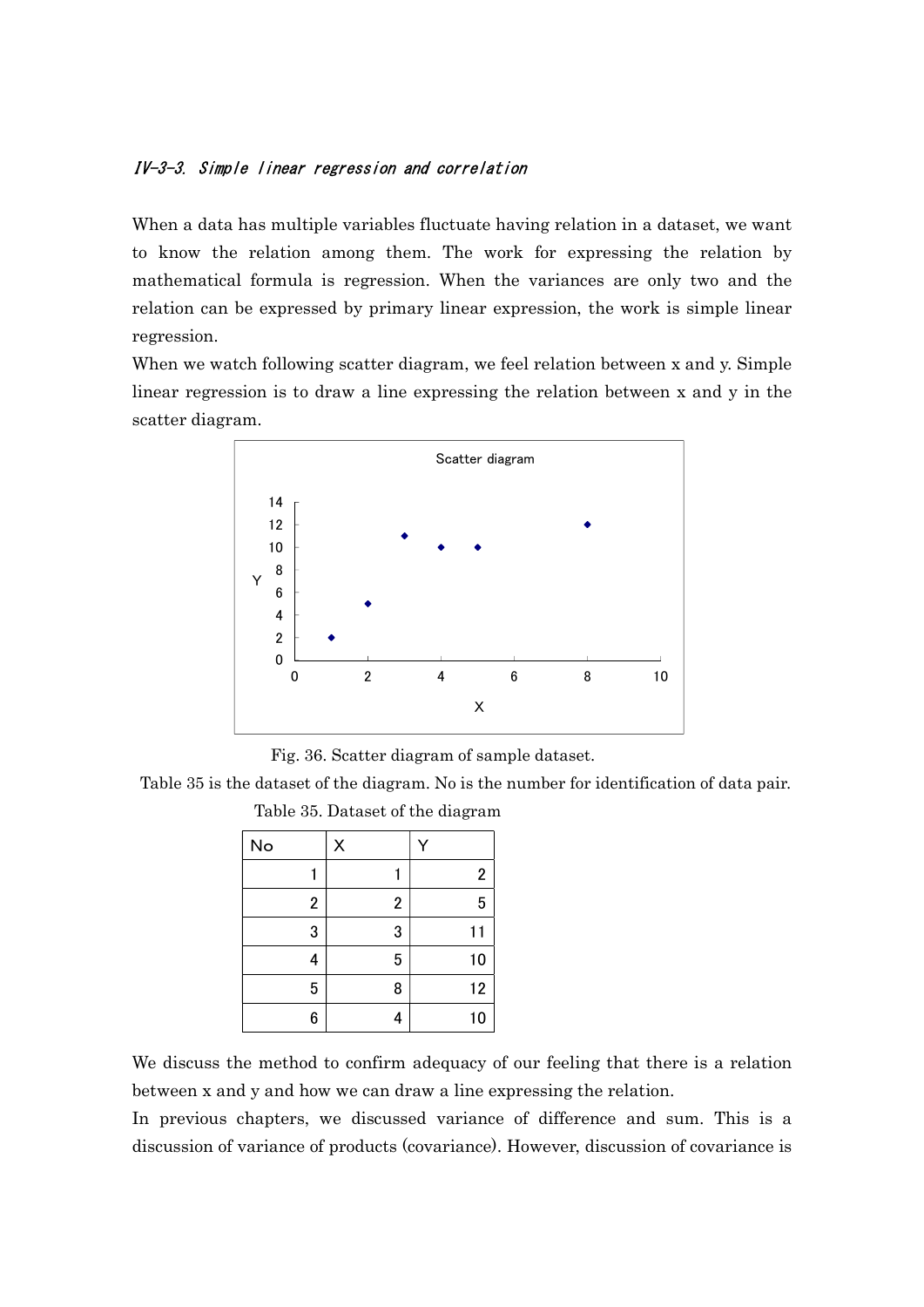abstract and complicate. When we discuss the method of regression, we can easily accept the concept of covariance.

We assume the regression line as follow.

$$
y = bx + a
$$

This equation means that we can estimate  $y$  when we give the value of  $x$ . We express the estimated y from  $x_i$  as  $\bar{y}$ 

$$
\overline{y}_i = bx_i + a
$$

$$
y_i - \overline{y}_i = r_i
$$

$$
y_i = \overline{y}_i + r_i
$$

This means that  $y_i$  can be separated to two parts. One is a portion explained by  $x_i$ . That is  $\bar{y}_i$ , the other portion is residual which is not explained by  $x_i$ . That is  $r_i$ . When we express  $x_i$  and  $y_i$  by average and deviation

$$
x_i = M_x + e_{x_i}
$$
  

$$
y_i = M_y + e_{y_i}
$$
  

$$
M: \text{average}
$$

: distance from average

We put these equations to the relation of  $y_i - \bar{y}_i = r_i$ 

$$
M_y + e_{y_i} - a - b(M_x + e_{x_i}) = r_i
$$
  

$$
M_y - bM_x - a + e_{y_i} - be_{x_i} = r_i
$$

When we assume  $y = bx + a$  at mean

$$
M_y - bM_x - a = 0
$$
  

$$
e_{y_i} - be_{x_i} = r_i
$$

We consider SS of  $r$ 

$$
SS_r = \sum_{i=1}^n r_i^2 = \sum_{i=1}^n (e_{y_i} - be_{x_i})^2
$$

$$
= \sum_{i=1}^n e_{y_i}^2 - 2b \sum_{i=1}^n e_{x_i}e_{y_i} + b^2 \sum_{i=1}^n e_{x_i}^2
$$

First and third term are SS of each variables and coefficient. Second term is new for us. The value obtained by division of  $\sum_{i=1}^{n} e_{x_i} e_{y_i}$  by degree of freedom is covariance. Source of covariance is relation between  $x$  and  $y$ .

For the confirmation, we assume there is no relation between  $x$  and  $y$ .

$$
\sum_{i=1}^n e_{x_i}e_{y_i}=0
$$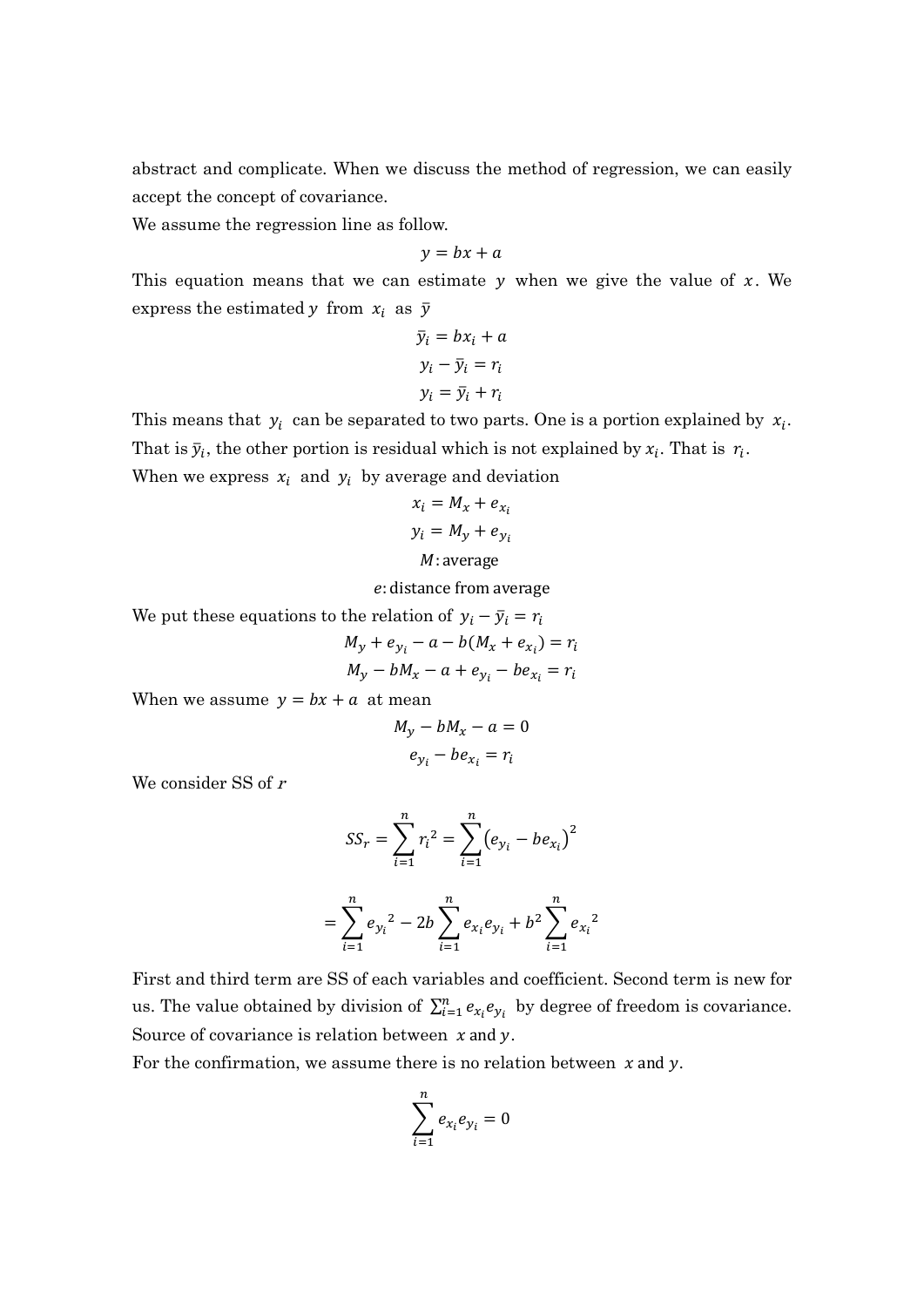$$
\sum_{i=1}^{n} r_i^2 = \sum_{i=1}^{n} e_{y_i^2} - 2b \sum_{i=1}^{n} e_{x_i} e_{y_i} + b^2 \sum_{i=1}^{n} e_{x_i^2}
$$

$$
= \sum_{i=1}^{n} e_{y_i^2} + \sum_{i=1}^{n} (b e_{x_i})^2
$$

$$
SS_r = SS_y + SS_{bx}
$$

We can explain the variance of residual only by variance of  $x$  and  $y$ . Conversely, when y can be explained only by the relation  $y = bx + a$ , in other word, when all plots in scatter diagram are on a line

$$
e_{y_i} = b e_{x_i}
$$

$$
SS_r = \sum_{i=1}^{n} r_i^2 = \sum_{i=1}^{n} (e_{y_i} - be_{x_i})^2 = 0
$$

This is very important theoretically, and we will discuss the meaning of this fact in later part, though we discuss the method to obtain optimum value of  $\boldsymbol{b}$  at first.

There several methods. Today most likelihood method becoming common. This the method to maximize the probability. However, this is basic text book for explanation analysis of covariance. We select least square method.

As a question in the test of math class of high school, the question is "Obtain the optimal value of  $b$  to minimize left side following equation"

$$
\sum_{i=1}^{n} r_i^2 = \sum_{i=1}^{n} e_{y_i^2} - 2b \sum_{i=1}^{n} e_{x_i} e_{y_i} + b^2 \sum_{i=1}^{n} e_{x_i^2}
$$

This is question of minimization of quadric function. There various possible methods in minimization and maximization of quadric function. Easiest way is to use "Excel solver". Generally, calculation of extremum using differential is used. Philosophy of the text book is "understandable to a lot of people and minimize necessary back ground knowledge". Here the author uses the method for minimization of quadric function which he learned in junior high school. For simplification,

$$
SS_{xy} = \sum_{i=1}^{n} e_{x_i} e_{y_i}
$$

Then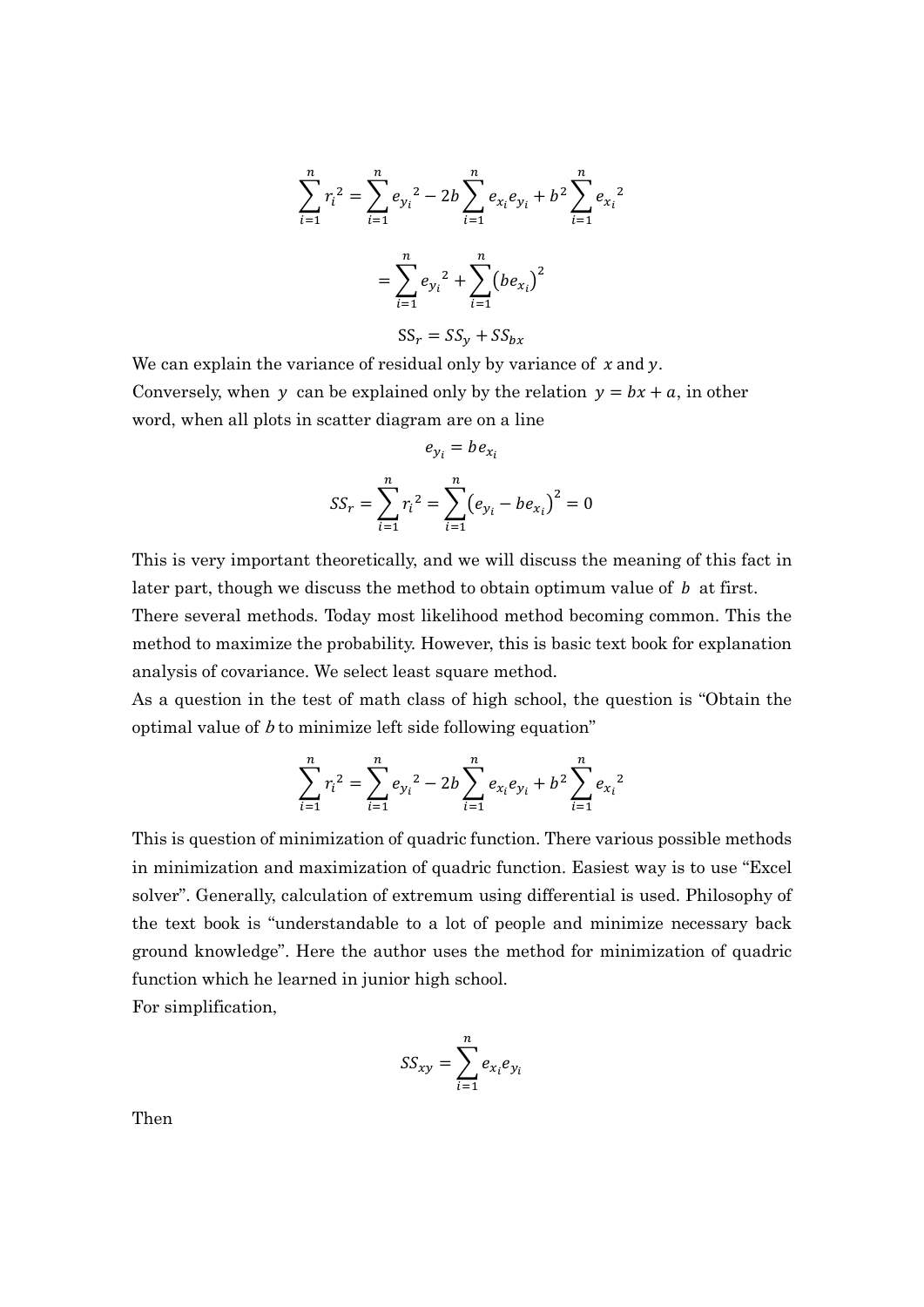$$
\sum_{i=1}^{n} r_i^2 = \sum_{i=1}^{n} e_{y_i}^2 - 2b \sum_{i=1}^{n} e_{x_i} e_{y_i} + b^2 \sum_{i=1}^{n} e_{x_i}^2
$$

$$
= SS_y \pm 2bSS_{xy} + b^2 SS_x
$$

$$
= SS_x \left(b - \frac{SS_{xy}}{SS_x}\right)^2 + SS_y - \frac{SS_{xy}^2}{SS_x}
$$

$$
\left(b - \frac{SS_{xy}}{SS_x}\right)^2 \ge 0
$$

When  $b - \frac{SS_{xy}}{cc}$  $\frac{SS_{xy}}{SS_x} = 0$ 

$$
\sum_{i=1}^{n} r_i^2 = SS_y - \frac{SS_{xy}^2}{SS_x}
$$

When

$$
b = \frac{SS_{xy}}{SS_x}
$$

We can obtain minimum value of

$$
SS_y - \frac{SS_{xy}^2}{SS_x}
$$

Value of  $a$  is obtainable from b using the relation between mean  $x$  and  $y$ . Then we discuss the statistical fluctuation of the estimated values. Sum of square of y is originally  $SS_y$ , and  $SS_y - \frac{SS_{xy}^2}{SS_{xy}}$  $\frac{Sxy}{SS_x}$  is sum of value obtained by optimizing value of

b. So, the difference of both SS means obtainable effect by optimizing of  $b$ .

$$
SS_{y} - \left( SS_{y} - \frac{SS_{xy}^{2}}{SS_{x}} \right) = \frac{SS_{xy}^{2}}{SS_{x}}
$$

When we divide this value by  $SS_y$ , we can obtain ration of effect of optimizing of b in total variance. This is contribution ratio of  $b$ . Generally, the symbol of contribution ratio is  $r^2$ .

$$
r^2 = \frac{SS_{xy}^2}{SS_xSS_y}
$$

# $r^2$ : contribution ratio

Formula 44

$$
r = \frac{SS_{xy}}{\sqrt{SS_x}\sqrt{SS_y}}
$$

: coeffcient of correlation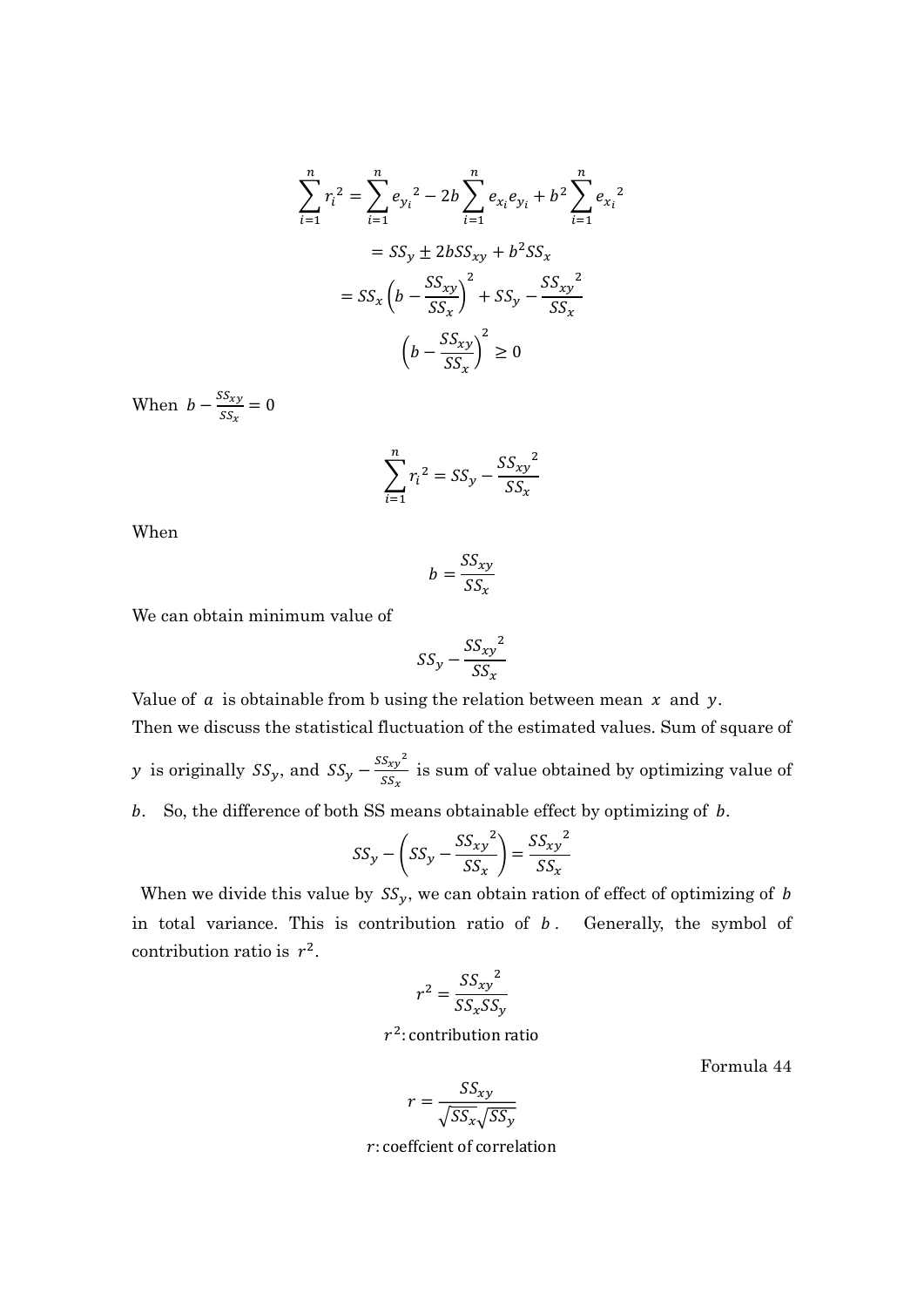Formula 45

From other perspective,  $SS_y - \frac{SS_{xy}^2}{SS}$  $\frac{Sxy}{SS_x}$  is a SS. We can obtain a variance dividing the value by degree of freedom. The value is obtained two variables and mean of dataset which has *n* pairs of data. Degree of freedom is  $n-2$ .

$$
\sigma_y^2 = \frac{1}{n-2} \left( S S_y - \frac{S S_{xy}^2}{S S_x} \right) = \frac{1 - r^2}{n-2} S S_y
$$

This variance is secondary moment of  $y$  around estimated line (regression line). If we discuss the possibility of mean of parent population of y, the standard error is  $\frac{\sigma_y}{\sqrt{n}}$ and we can obtain observed t value as follow.

$$
t = \frac{M_y}{\frac{\sigma_y}{\sqrt{n}}} = \sqrt{n} \frac{\frac{\sum_{i=1}^n y_j}{n}}{\sigma_y} = \frac{\sum_{i=1}^n y_j}{\sqrt{n} \sigma_y}
$$

Then we can discuss the possibility comparing observed t value with threshold at  $df = n - 2$  in table of T distribution.

However, this test has little practical meaning. In many case, it is obvious whether value of  $y$  is 0 or not 0. In the case when we need to discuss the possibility, we can discuss by getting standard error of  $y$  directly from original data. No one want to do such a complicated calculation. For argument, it may have meaning, when we use  $\sigma_{\nu}$  for discussion of fluctuation of estimated y at specified x. For example, we consider fluctuation of y at  $x = 0$ . This is estimation of y intercept.

Regression line is  $y = bx + a$ 

Intercept is  $a = y - bx$ 

So instinctually

$$
a=M_y-bM_x
$$

For confirmation,

$$
\overline{y_i} = a + bx_i
$$
  
\n
$$
y_i - \overline{y_i} = r_i
$$
  
\n
$$
y_i - (a + bx_i) = r_i
$$
  
\n
$$
y_i = r_i + (a + bx_i)
$$
  
\n
$$
y_i = e_{y_i} - be_{x_{i_i}} + b(e_{x_i} + M_x) + a
$$
  
\n
$$
y_i = e_{y_i} + bM_x + a
$$
  
\n
$$
\sum_{i=1}^n y_i = \sum_{i=1}^n e_{y_i} + n(bM_x + a)
$$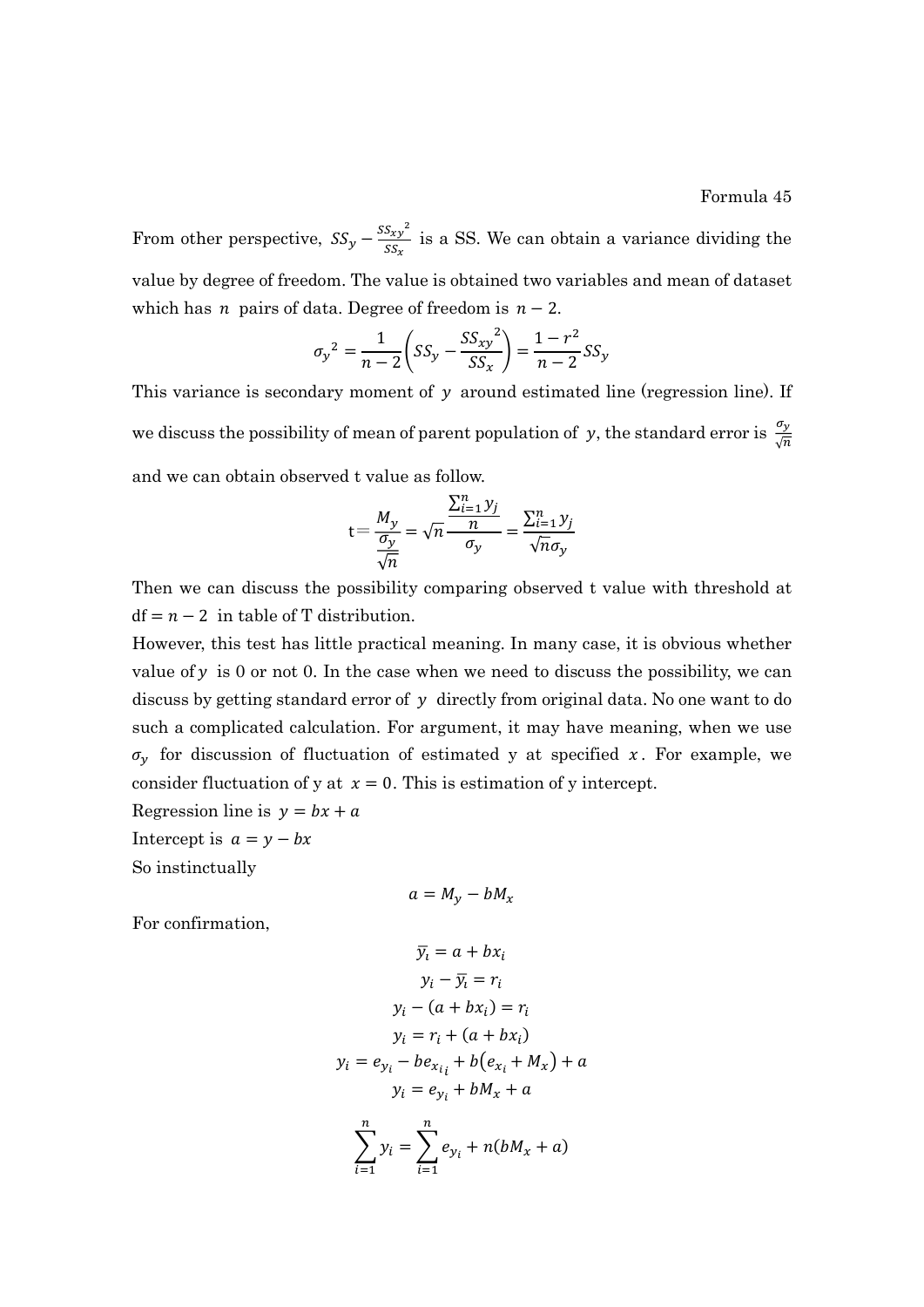$$
\sum_{i=1}^{n} y_i = n(bM_x + a)
$$
  

$$
\frac{\sum_{i=1}^{n} y_i}{n} = bM_x + a
$$
  

$$
a = \frac{\sum_{i=1}^{n} y_i}{n} - bM_x = M_y - bM_x
$$
 Q.E.D

The value of  $a$  is estimated value, and it fluctuates around the true value of  $a$ having secondary moment. The secondary moment is standard error of  $y$ . Standard error of y is  $\frac{\sigma_y}{\sqrt{n}}$ 

We can calculate observed t as follow.

$$
t = \frac{M_y - bM_x}{\frac{\sigma_y}{\sqrt{n}}}
$$
  
df = n - 2

However, this is still incomplete discussion, because we did not consider the fluctuation of  $b$ . The value of  $b$  also fluctuates independently with  $a$ .

We also need to discuss fluctuation of  $b$ . This has practical meaning. Many people want to know whether there is relation between  $x$  and  $y$ . This question is the same with the question whether  $r = 0$  or  $r \neq 0$ . This is test of correlation. The null hypothesis is  $r = 0$ . The meaning of this null hypothesis is same as  $SS_{xy} = 0$  and  $b = 0.$ 

Because,

$$
r = \frac{SS_{xy}}{\sqrt{SS_x}\sqrt{SS_y}}
$$

$$
b = \frac{SS_{xy}}{SS_x}
$$

$$
SS_x \neq 0
$$

$$
SS_y \neq 0
$$

Expected value of *b* is  $\frac{SS_{xy}}{SS_x}$ . This means that the difference between  $b = 0$  and  $b = 0$ 

 $SS_{xy}$  $\frac{SS_{xy}}{SS_x}$  is  $\frac{SS_{xy}}{SS_x}$ . We can obtain observed t value dividing the difference by secondary moment of expected value.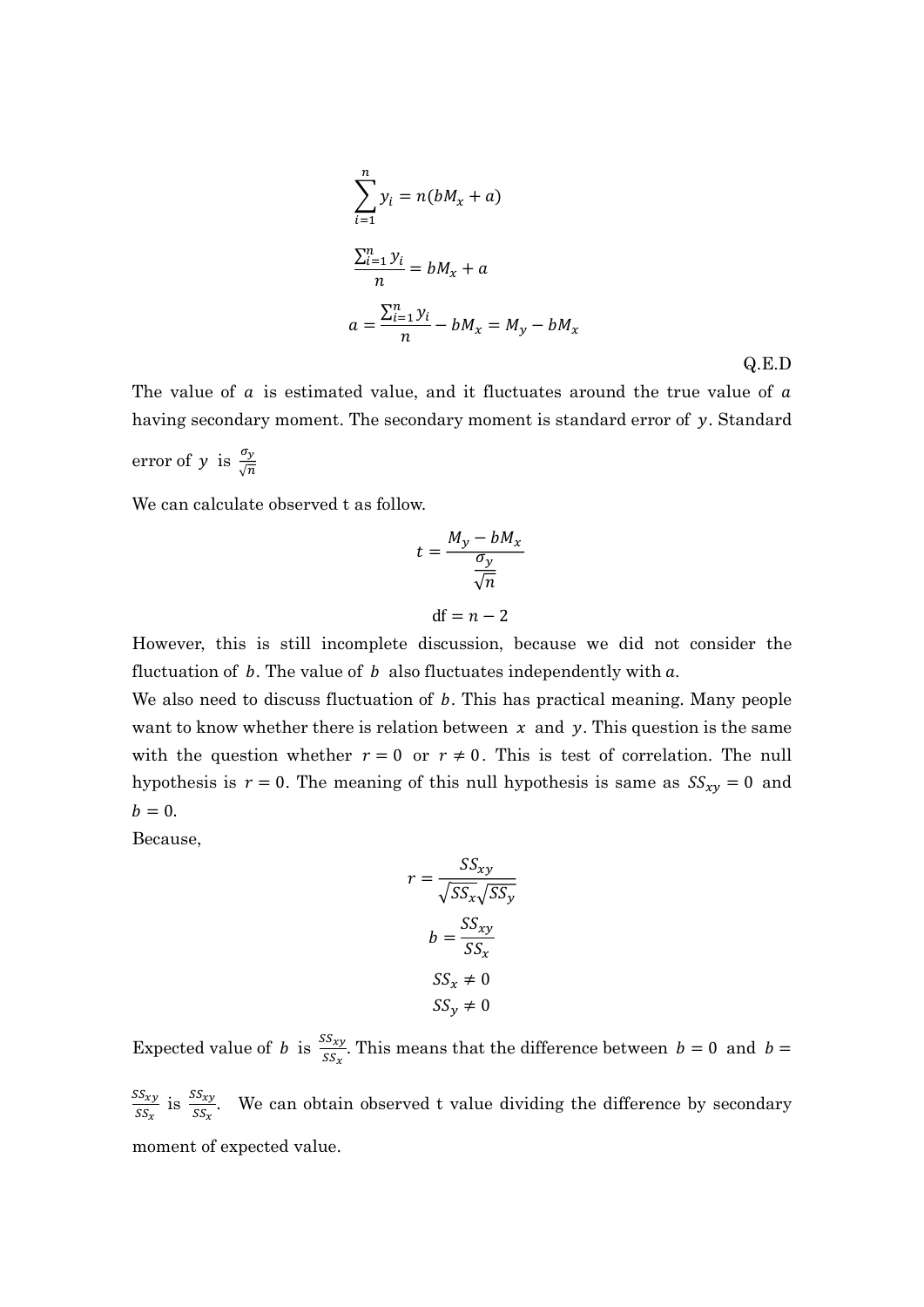We should consider the calculation of secondary moment around b. We obtained  $\sigma^2$ as secondary moment around the mean of parent population by summing up square of difference between data value and estimated mean in the discussion of variance. We can use similar method for calculation of secondary moment around true  $b$ . Observed  $b_i$  obtained from  $x_i$  and  $y_i$  is

$$
b_i = \frac{e_{y_i}}{e_{x_i}}
$$

Estimated  *from data set is* 

$$
b = \frac{SS_{xy}}{SS_x}
$$

We discuss the difference between  $b_i$  and b.



Fig. 36. Relation between *b*,  $e_{x_i}$  and  $e_{y_i}$ 

The slope of regression formula is increase of y, when x increase 1. The value of  $e_{b_i}$  is deviation of *b*. The slope  $b_i = \frac{e_{y_i}}{e_{y_i}}$  $\frac{e_{y_i}}{e_{x_i}}$  is magnification of  $e_{b_i}$  when  $e_{x_i}$  increase from 1 to  $e_{x_i}$ . So, deviation of  $y_i$  from estimated from y using  $y_i = bx_i$  is

$$
e_{y_i} = e_{b_i} e_{x_i}
$$

$$
e_{b_i} = b_i - b = \frac{e_{y_i}}{e_{x_i}} - \frac{SS_{xy}}{SS_x} = \frac{1}{e_{x_i}} \left( e_{y_i} - \frac{SS_{xy} e_{x_i}}{SS_x} \right)
$$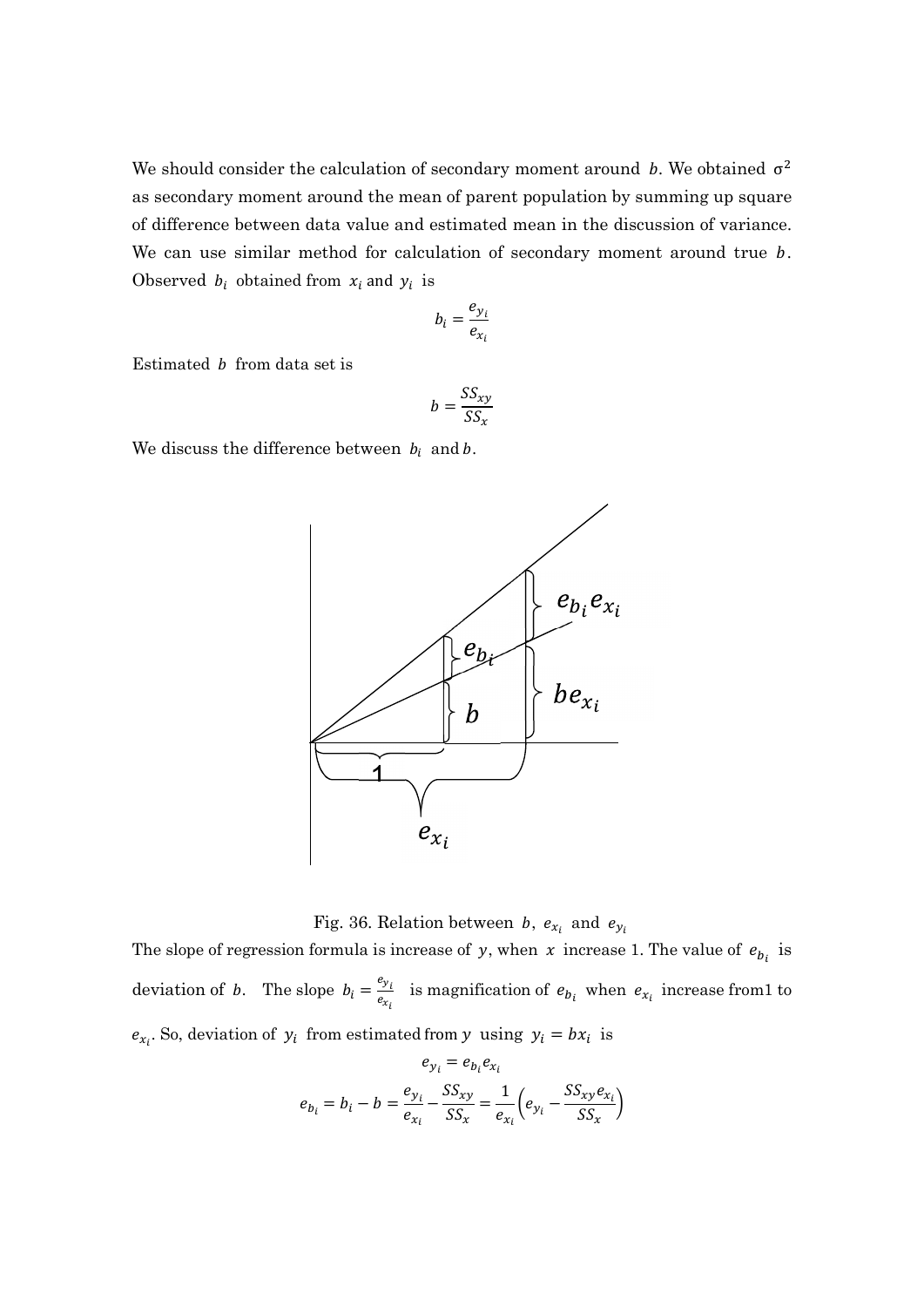$$
e_{b_i}^2 = \frac{1}{e_{x_i}^2} \left(e_{y_i} - \frac{SS_{xy}e_{x_i}}{SS_x}\right)^2
$$

This is square of difference of between observed value and estimated value. In the discussion of secondary moment of average. We multiply the probability to the value and sum up the products to obtain secondary moment. We need to consider the probability of each  $e_{b_i}^2$ . One possible idea is to consider that the probabilities are the same among data. This is adequate. However, we are discussing standardized data dividing by  $e_{X_i}$ . There is an inverse relation between  $e_{X_i}$  and  $e_{b_i}$ . Fluctuations of data closer to mean makes wider fluctuation of  $b$ , and fluctuation of data further to mean makes smaller fluctuation of  $b$ . We need weighting by the distance. In this case the data

is square. We weight the data by  $\frac{e_{x_i}^2}{\pi n}$  $\frac{c_{x_i}}{\sum_{i=1}^n e_{x_i}^2}$  to obtain  $SS_b$ .

$$
SS_b = \sum_{i=1}^{n} \frac{e_{x_i}^2}{\sum_{i=1}^{n} e_{x_i}^2} e_{b_i}^2 = \frac{1}{\sum_{i=1}^{n} e_{x_i}^2} \sum_{i=1}^{n} e_{x_i}^2 e_{b_i}^2 = \frac{1}{SS_x} \sum_{i=1}^{n} \left( e_{y_i} - \frac{SS_{xy}e_{x_i}}{SS_x} \right)^2
$$
  

$$
\therefore \sum_{i=1}^{n} e_{x_i}^2 = SS_x
$$
  

$$
e_{b_i}^2 = \frac{1}{e_{x_i}^2} \left( e_{y_i} - \frac{SS_{xy}e_{x_i}}{SS_x} \right)^2
$$

Expansion of  $\sum_{i=1}^{n} \left(e_{y_i} - \frac{SS_{xy}e_{x_i}}{SS_x}\right)$  $\prod_{i=1}^n \Big(e_{y_i}-\frac{\mathit{SS}_{\mathit{xy}}e_{x_i}}{\mathit{SS}_{\mathit{x}}}\Big)^2$  o

$$
\sum_{i=1}^{n} \left( e_{y_i} - \frac{SS_{xy}e_{x_i}}{SS_x} \right)^2 = \sum_{i=1}^{n} e_{y_i}^2 - 2 \frac{SS_{xy}}{SS_x} \sum_{i=1}^{n} e_{x_i}e_{y_i} + \frac{SS_{xy}^2}{SS_x^2} \sum_{i=1}^{n} e_{x_i}^2
$$

$$
= SS_y - \frac{SS_{xy}^2}{SS_x}
$$

$$
\therefore \sum_{i=1}^{n} e_{y_i}^2 = SS_y, \quad \sum_{i=1}^{n} e_{x_i}e_{y_i} = SS_{xy}, \quad \sum_{i=1}^{n} e_{x_i}^2 = SS_x
$$

$$
= (n-2)\sigma_y^2 = (1-r^2)SS_y
$$

$$
\therefore \quad \sigma_y^2 = \frac{1}{n-2} \left( SS_y - \frac{SS_{xy}^2}{SS_x} \right) = \frac{1-r^2}{n-2}SS_y
$$

$$
SS_b = \frac{SS_y}{SS_x} (1-r^2)
$$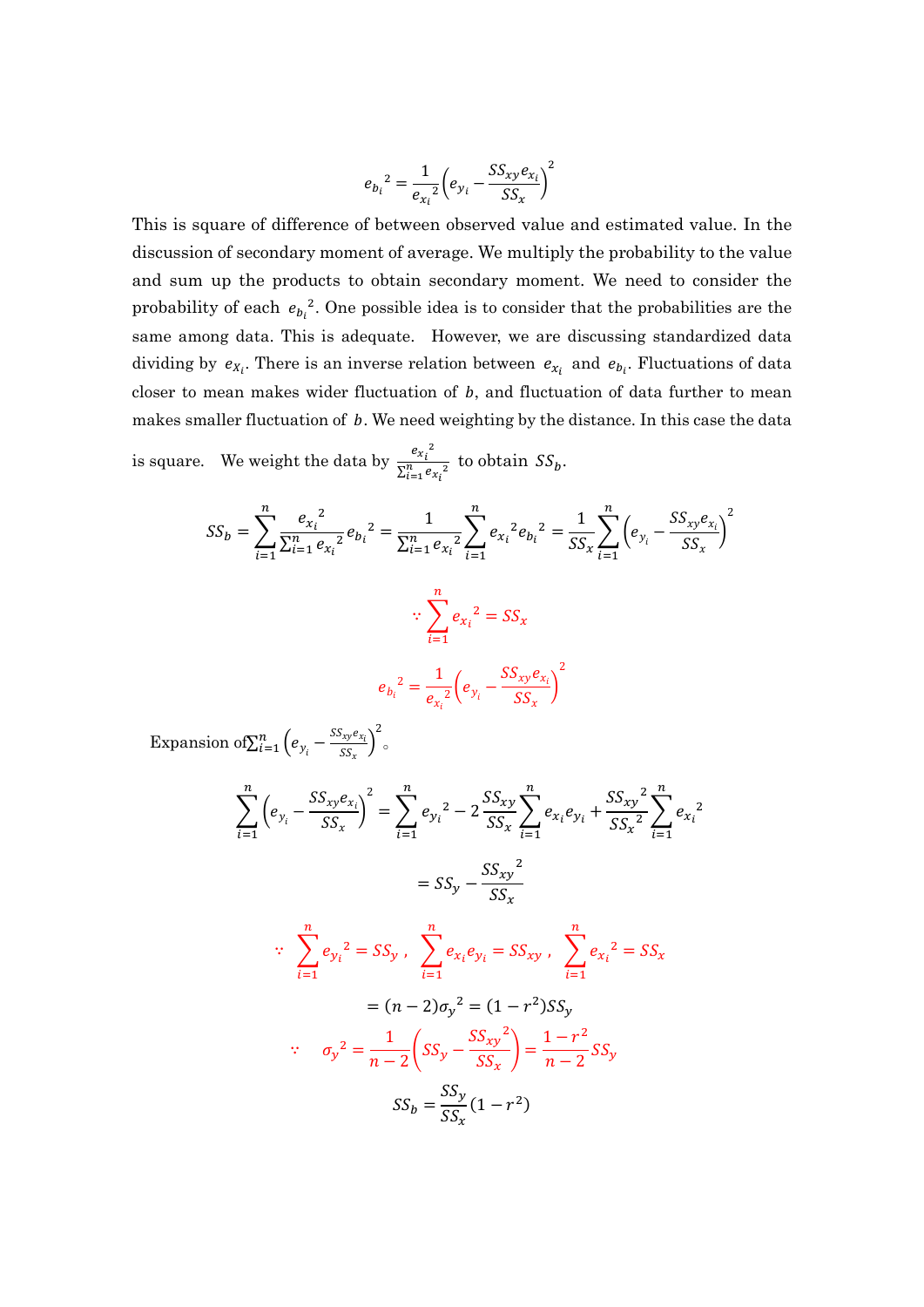$$
\sigma_b^2 = \frac{(1 - r^2)SS_y}{(n - 2)SS_x}
$$

$$
\sigma_b = \sqrt{\frac{(1 - r^2)SS_y}{(n - 2)SS_x}}
$$

 ${\sigma_b}^2$  is secondary moment around true value and standard error of b. The difference between b=0 and  $b_{estimated} = \frac{SS_{xy}}{ss}$  $\frac{SS_{xy}}{SS_x}$  is  $\frac{SS_{xy}}{SS_x}$ 

We can obtain observed t by

$$
t = \frac{|0 - b_{estimated}|}{\sigma_b} = \frac{SS_{xy}}{SS_x} \sqrt{\frac{(n-2)SS_x}{(1-r^2)SS_y}} = \frac{SS_{xy}}{\sqrt{SS_xSS_y}} \sqrt{\frac{n-2}{1-r^2}} = \frac{r}{\sqrt{1-r^2}} \sqrt{n-2}
$$
  
df = n - 2

This is a test of existence of correlation. This test has practical meaning.

Here, we go back to the discussion of secondary moment of y intercept.

Ratio of fluctuation between fluctuation in y-axis and x-axis is  $\frac{\sigma_y}{\sqrt{SS_x}}$ .

As explained in the discussion of secondary moment of  $b$ , impact of fluctuation of  $b$ increase with the distance from the mean. Intercept of y is value of y at  $x = 0$ . Distance from  $M_x$  to is  $M_x$ 

The standard deviation of y sourcing fluctuation in x-axis at  $x = 0$  is

$$
M_x \frac{\sigma_y}{\sqrt{SS_x}}
$$

Variance is

$$
{M_x}^2 \frac{{{\sigma_y}}^2}{SS_x}
$$

Originally, the fluctuation at y intercept has fluctuation sourcing fluctuation in yaxis.

Total fluctuation around y-intercept is sum of both fluctuations.

The secondary moment of y intercept is

$$
\sigma_{intercept}^2 = \frac{{\sigma_y}^2}{n} + M_x^2 \frac{{\sigma_y}^2}{SS_x} = {\sigma_y}^2 \left(\frac{1}{n} + \frac{M_x^2}{SS_x}\right)
$$

Standard error of y intercept is

$$
\sigma_{intercept} = \sigma_y \sqrt{\frac{1}{n} + \frac{M_x^2}{SS_x}}
$$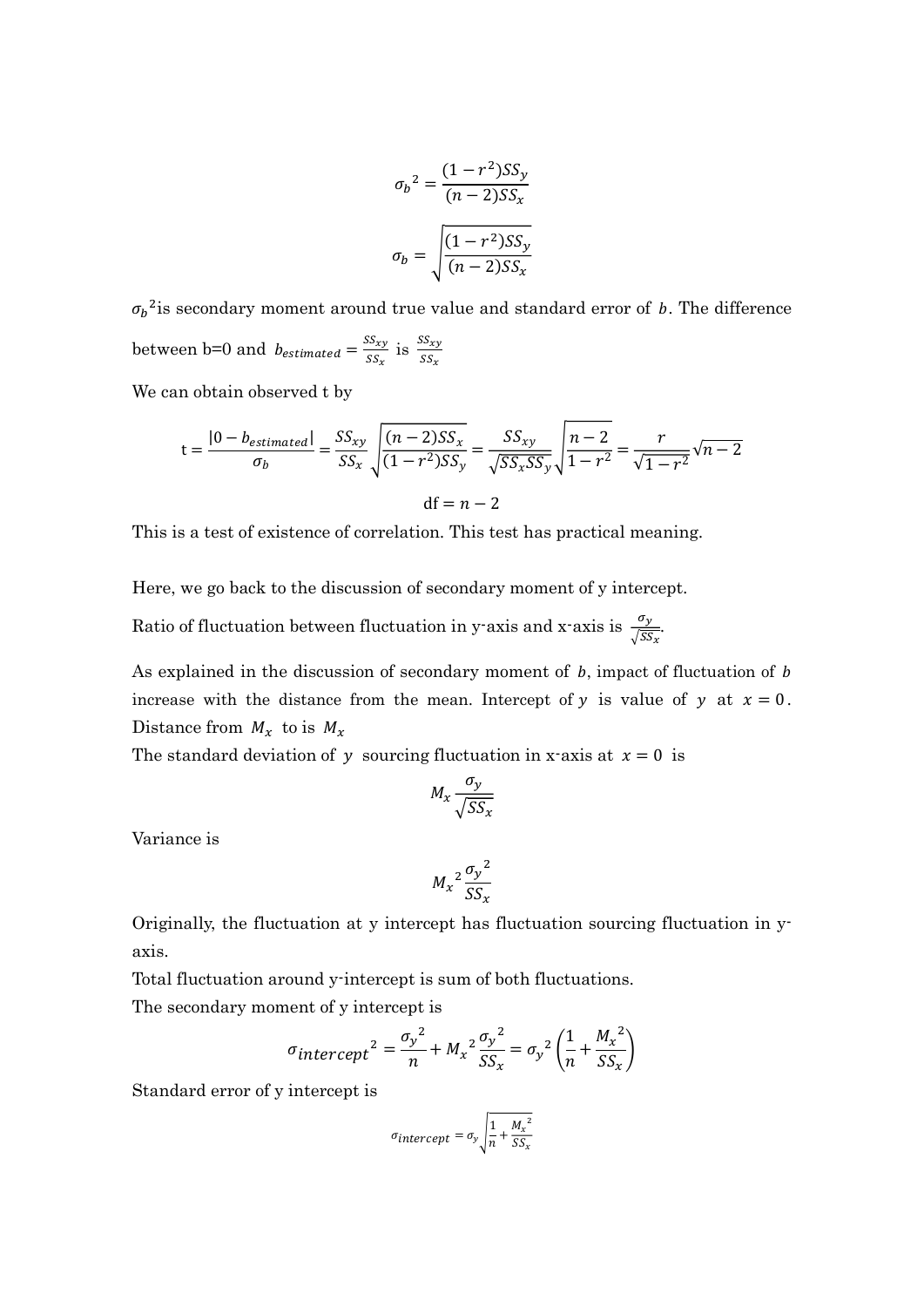We can obtain observed t value of intercept by dividing estimated intercept by  $\sigma$ intercept $\cdot$ 

Similarly, we can obtain observed t at given  $x$ , and we can consider various test including the significance of difference of slopes between tow regression lines.

# Weakness of regression and correlation analysis

#### 1. Impact of outlier

Sometimes dataset include outlier, the data extremely far from other data. Following is an example of dataset including outlier.





Fig. 37. Scatter diagram of the dataset including outlier

It looks as if there is a correlation between  $x$  and  $y$ . When we implement analysis of correlation,  $r = 0.956$ , and the correlation is significant ( $p \le 0.05$ ). However, this dataset includes an outlier in upper right of scatter diagram. When we remove the outlier,  $r = 0.140$ . The significance is produced by the existence of the outlier. We should consider, whether we have to remove the outlier or have to include outlier. There are several methods concerning removal of outlier. However, the analyzers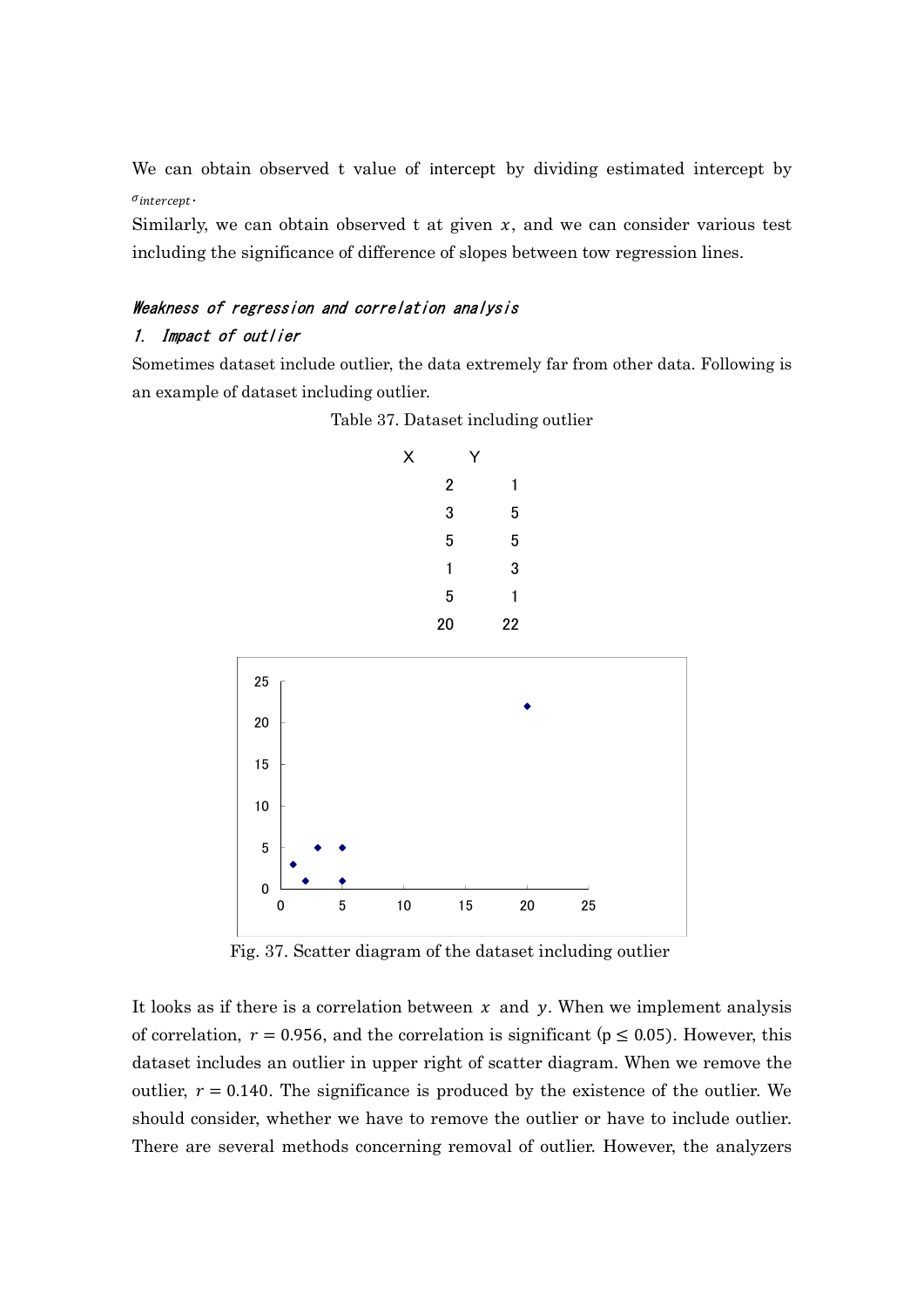should consider the question by themselves finally. Because analyzer can obtain the background of existence of outlier. Another reason of strong impact of outlier is least square method. When we use methods to minimize the error, outliers have strong impact on the result of analysis. Recently, many people use maximum likelihood method. Maximum likelihood method is better than least square method concerning this issue, though it is not complete solution of this issue and the procedure is complicate.

## 2. Correlation and causal link.

Regression is used to clarify the relation by regression line, when the existence of correlation is recognized beforehand. Analysis of correlation is used for the confirmation of existence of relation. Even when we confirm the existence of correlation, we cannot say there is a causal link. For example, laundries are well dried, and many people go outside in fine day. There is correlation between dryness of laundries and number of people out of house, though there is no causal link between dryness of laundries and number of people out of house. In order to say about causal links, we have to clarify the mechanism using scientific method in each discipline.

Geometric meaning of correlation coefficient.

Purpose of simple linear regression and analysis of correlation is different. However, both analysis use coefficient of correlation as key element of analysis. For the expansion of our discussion to multiple variance analysis. It is important to understand geometric meaning of correlation coefficient.

Our spatial cognition of data scatter in simple liner regression is planar map. The map is called scatter diagram as shown in figure 38.



Fig. 38. Scatter diagram on two axes plane

When we shift our perspective, we can recognize the scatter in diagram in n dimension space. We cannot draw such scatter diagram in two-dimension plane. However, in the case when number of data pair is only 3 it can be draw as follow.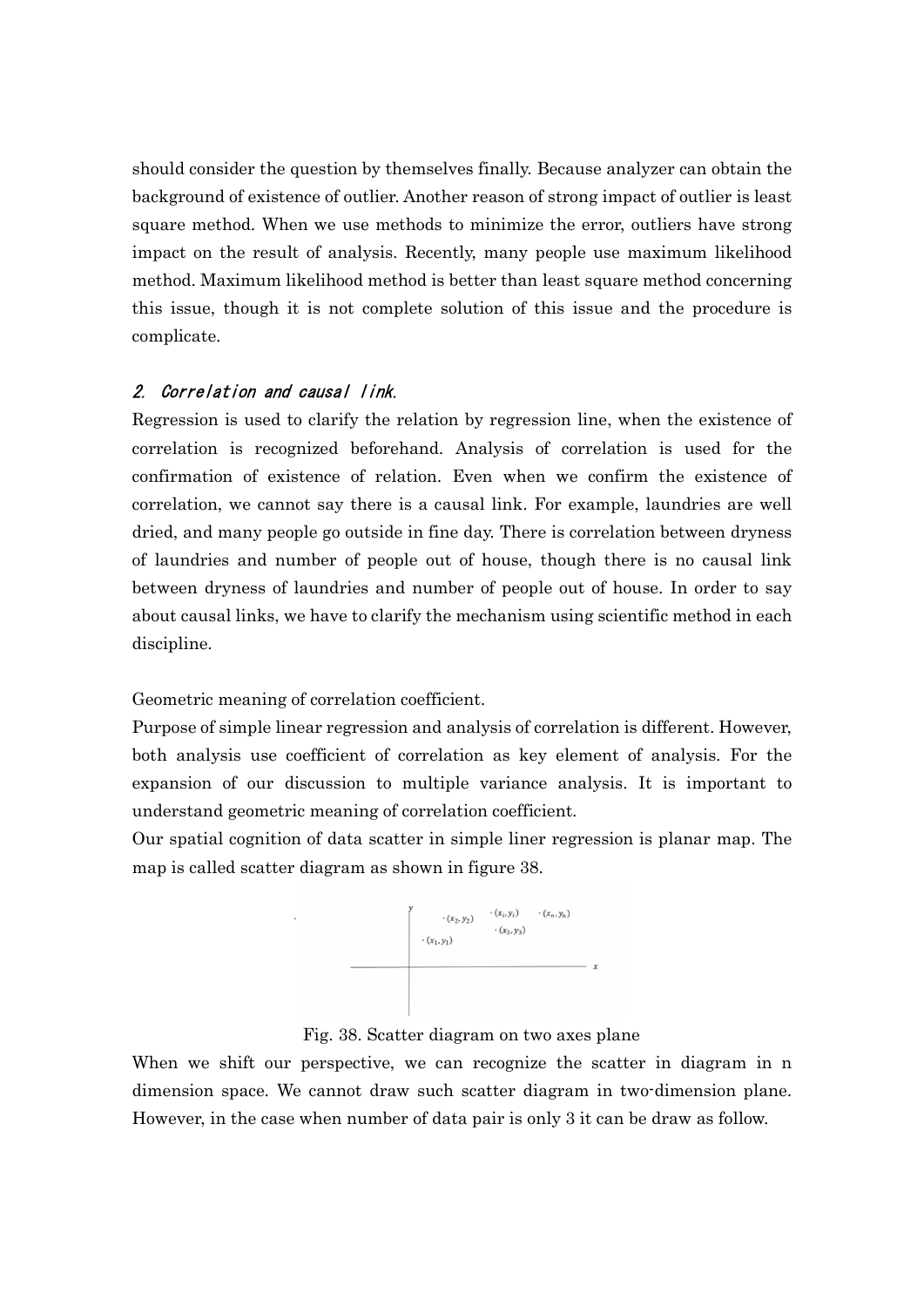

Fig.39.Expression or dataset by vector space.

The angle of vector  $x$  and vector  $y$  is  $\theta$ 

.

Definition of inner product  $\mathbf{x} \cdot \mathbf{y}$  in multiple space is as follow.

$$
\mathbf{x} \cdot \mathbf{y} = x_1 y_1 + x_2 y_2 + \dots + x_n y_n = \sum_{i=1}^n x_i y_i = S S_{xy}
$$

The definition of inner product  $\mathbf{x} \cdot \mathbf{y}$  in vector space is

$$
\mathbf{x} \cdot \mathbf{y} = |\mathbf{x}| \cdot |\mathbf{y}| \cos \theta = \sqrt{\sum_{i=1}^{n} x_i^2} \sqrt{\sum_{i=1}^{n} y_i^2 \cos \theta} = \sqrt{SS_x} \sqrt{SS_y} \cos \theta
$$

$$
SS_{xy} = \sqrt{SS_x} \sqrt{SS_y} \cos \theta
$$

$$
\cos \theta = \frac{SS_{xy}}{\sqrt{SS_x} \sqrt{SS_y}} = r
$$

 $\theta$ : angle of two vectors



We can say the geometric meaning of coefficent of correlation is  $cos \theta$ . This is important in multiple variance analysis.



Fig. 40. Geometric meaning of inner product